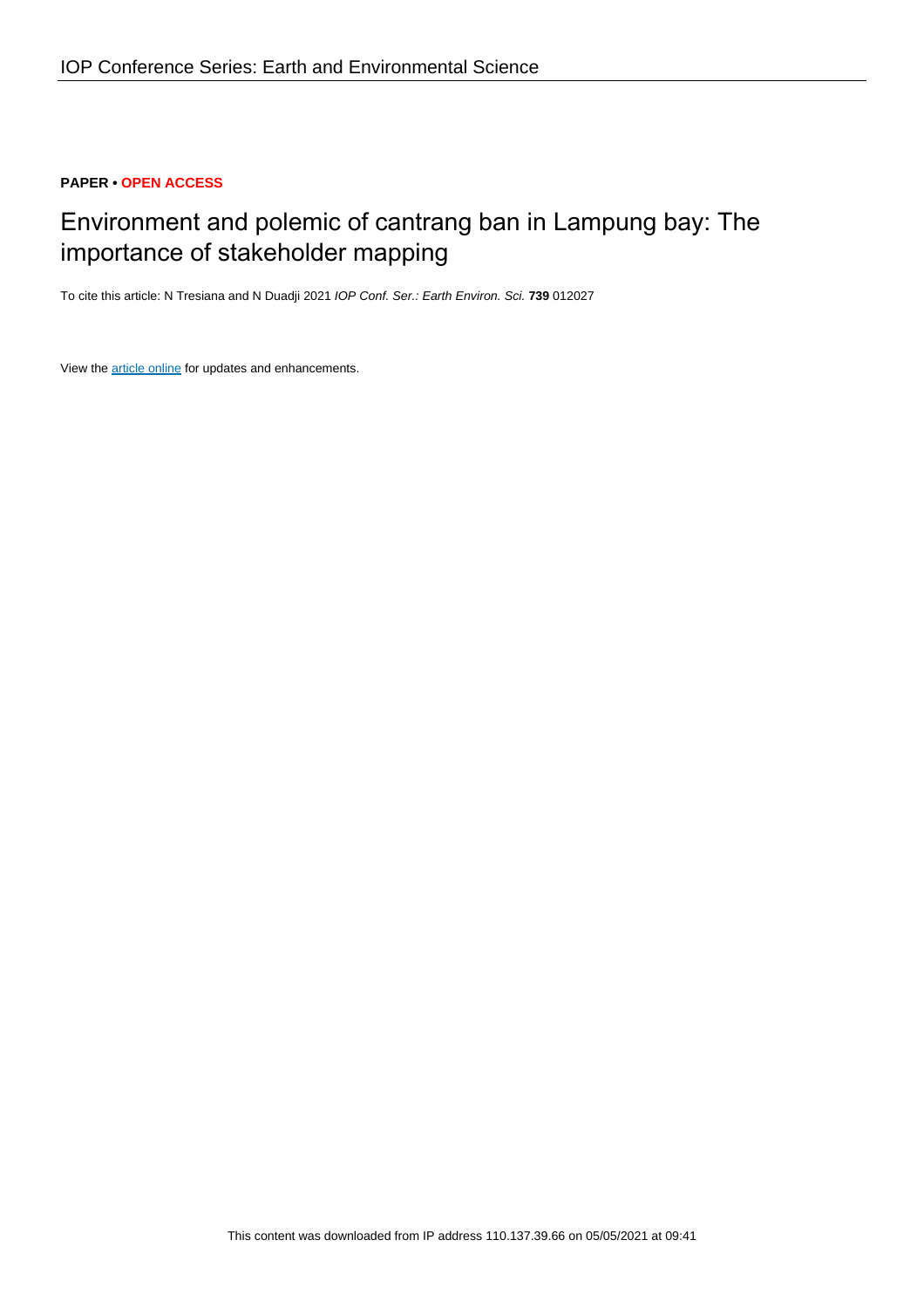IOP Publishing

## **Environment and polemic of cantrang ban in Lampung bay: The importance of stakeholder mapping**

## **N Tresiana<sup>1</sup> and N Duadji<sup>1</sup>**

<sup>1</sup>Departement of Public Administration, Faculty of Social and Political Science, University of Lampung, Bandar Lampung, Indonesia,

[E-mail: novita.tresiana@fisip.unila.ac.id](mailto:E-mail:%20novita.tresiana@fisip.unila.ac.id)

**Abstract.** The prohibition of using cantrang fishing gear in the waters of Lampung Bay is one of the government's efforts to reduce marine ecosystems' problem. Polemic in the form of pros and cons of implementing the cantrang prohibition policy, has resulted in a wave of rejection and the emergence of horizontal conflicts between fishermen, a shift in vertical conflict against the government. The role of stakeholders in the failure and success of public policy implementation is very strategic. The study aims to conduct a stakeholder mapping analysis of the cantrang prohibition policy. The research was conducted at the Lempasing Beach Fishing Port, Bandar Lampung City, Indonesia, in July-September 2019. The method uses the Power versus Interest Grid Analysis. The results illustrate stakeholders' identification from the classification of strong supporters and strong opponents with their interests, resources, influence, and actions taken. Using the stakeholder role matrix, information on comparative, influential, involved, and only receives information is obtained. Contribution: improve governance, and prepare policies that can resolve polemics, improve fishermen's welfare and protect underwater ecosystems.

#### **1. Introduction**

Cantrang is a fishing tool that is prohibited and considered to be damaging to the marine ecosystem environment. Studies conducted on the workings of cantrang by sweeping the entire ocean floor can damage the substrate ecosystem where organisms or micro-organisms that feed fish and damage coral reefs grow [1,2]. Research reveals that only about 60-82% of cantrang catches are bycatch or not used [3,4]. The catch of cantrang is not selective with the composition of the catch of all sizes of marine life, so it will interfere with the recruitment process and threaten the resource's sustainability[5].

The prohibition of using cantrang fishing gear in Indonesian waters is one of the government's efforts to reduce marine ecosystems' problem. In 2015, the Indonesian Minister of Marine Affairs and Fisheries issued a regulation in the form of Permen KP No.2 of 2015 concerning the prohibition of trawls and seine nets in the fisheries management area of the Republic of Indonesia, one of the fishing gears used for fishing. Prohibited to be used throughout Indonesia in the regulation is cantrang[6].

Research based on the existence of a polemic in the form of pros and cons of implementing the cantrang prohibition policy has generated a wave of resistance [7,8,9] and the emergence of horizontal conflicts between fishermen and a shift in vertical conflict against the government [10,11]. Teluk Lampung, in Lampung Province, is one of 8 regions in Indonesia, namely Central Java, West Java, East Java, North Kalimantan, West Kalimantan, Jambi and North Sumatra which operates cantrang. In 2015, there were 5,781 cantrang units spread across Indonesia. Then in early 2017, an increase in cantrang fishing gear was obtained to 14,367 units [12].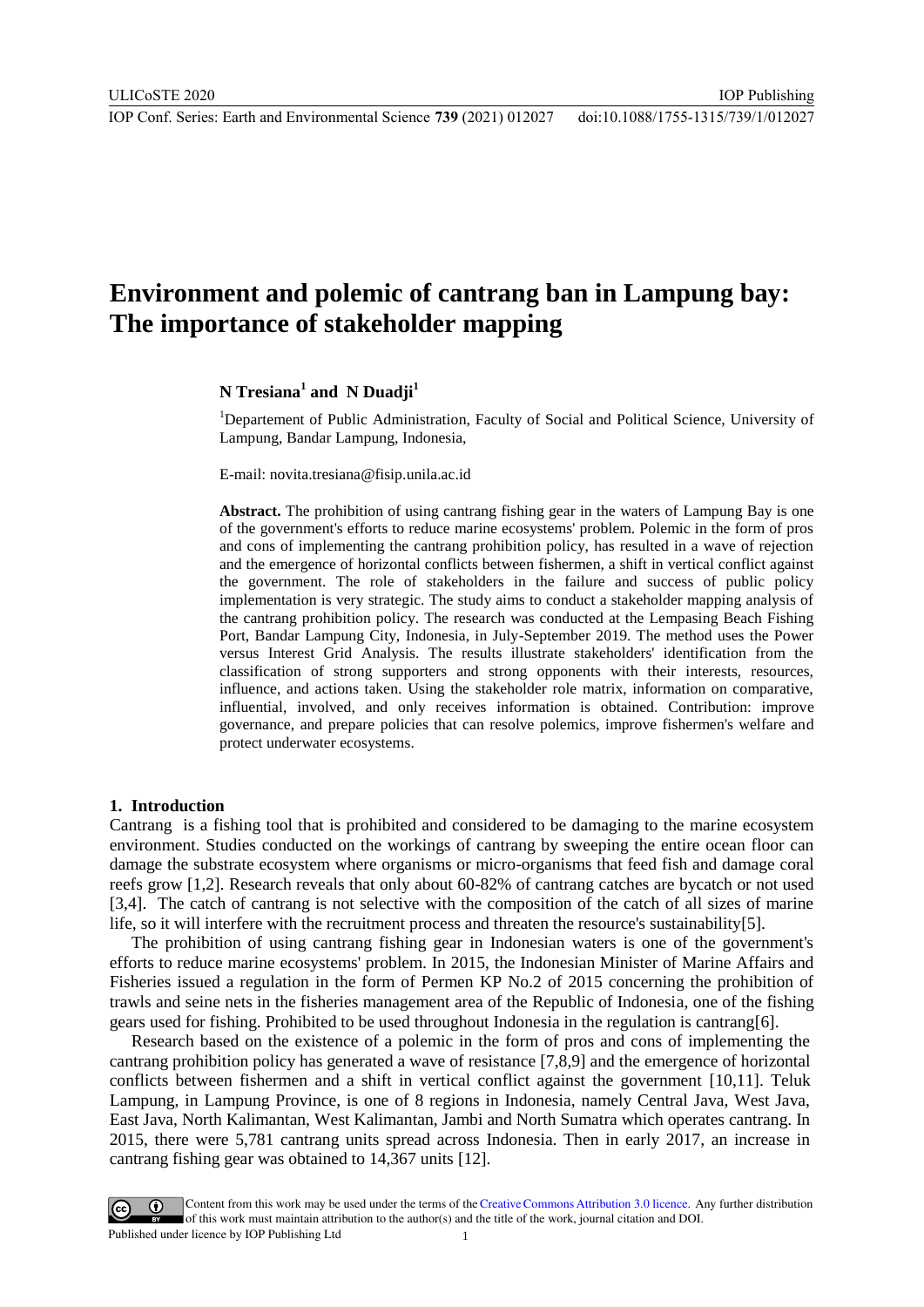The cantrang ban policy is in line with international principles in sustainable fisheries management as stipulated in *Code of Conduct for Responsible Fisheries* (CCRF) or Responsible Fisheries Management. One of the ways in which this arrangement is that each country must take policies to reduce by-catch fish and regulate the size of the mesh to protect juvenile fish [13]. The policy also does not conflict with Law Number 31 of 2004 in conjunction with Law 45 of 2009 concerning Fisheries, which states that everyone is prohibited from using fishing gear that disturbs and destroys the sustainability of fish resources. This law also gives authority to the Minister of Marine Affairs and Fisheries to determine fishing gear that disturbs and destroys the sustainability of these fish resources. Several studies have looked at the various ecological impacts of the cantrang ban, namely that coastal biological resources such as coral reef ecosystems as spouning ground for fish and other marine and coastal ecosystems can be minimized, the amount of fish production can be controlled and the physical degradation of the aquatic ecosystem that is more severe can be prevented.

Studies related to the condition of Indonesian fisheries show that the conditions are always decreasing every year. The decline in fishery production is caused by damage to the marine ecosystem caused by the use of cantrang fishing gear which is not environmentally friendly. On the other hand, the cantrang ban has also changed and shifted the structure of social and economic life, especially the fishing community. Several studies have described the cantrang prohibition policy as having an impact on economic and social aspects. The resulting economic impact is decreasing cantrang fishermen's fish catch, increasing non-cantrang fishermen [14,15,16]. The income of cantrang fishermen has decreased and non cantrang fishermen have increased [17,18]. Meanwhile, the social impact is in the form of decreasing welfare level of cantrang fishermen, the livelihood strategy of cantrang fishermen's household changes [19], Conflict within the class, as well as conflict between classes of fishermen related to the use of cantrang is reduced [20]. The prohibition regulations issued in 2015 have the potential to lead to policy failure due to the absence of community support (stakeholders) as actors as well as policy targets [21].

This research focuses on the important role of stakeholders who influence the failure and success of implementing the public policy on the prohibition of cantrang in protecting marine life and fish ecosystems. In the perspective of changing the governance approach and policies from government to governance, stakeholders, in this case government actors and placing actors outside the government such as NGOs, the private sector, civil society organizations including cantrang fishermen, are important actors in making policy decisions and actors. important in the implementation of the cantrang prohibition policy. Governance, environmental and policy studies view the use of cantrang fishing gear in the utilization of fish resources in Indonesian fisheries areas, one of which is at the Pantai Lempasing Fishery Port, Lampung, which will be minimized through the active role of stakeholders as a social concert, involving actors. to accelerate the public interest in a more equitable manner and to spread roles more equitably in accordance with the reality of the plurality of interests and existing actors [22].

Several previous studies have studied the success of implementing the cantrang prohibition policy with the rationalization and ecological approach to fighting [23], bureaucratic model and political model [24]. It is very limited to see that the success of implementing a policy is determined by the understanding and management of the supporting and opposing stakeholders, major and non-main stakeholders. In the study, stakeholder mapping is relevant to the success of identifying important actors in the policy-making process and assessing the knowledge, interests, positions and attitudes of stakeholders towards policies. This relevance becomes strategic, because the interaction between policy makers and stakeholders can increase support for programs or policies. Stakeholder mapping can also identify stakeholder interests in a policy or program; know the potential conflict or risk from the policy; build relationships with stakeholders and most importantly can reduce the risk of failure of a policy.

The research objective was to analyze the stakeholder mapping of the cantrang prohibition policy. Research recommendations emphasize the need to improve governance and prepare policies that can resolve polemics, improve fishermen's welfare, and protect underwater ecosystems.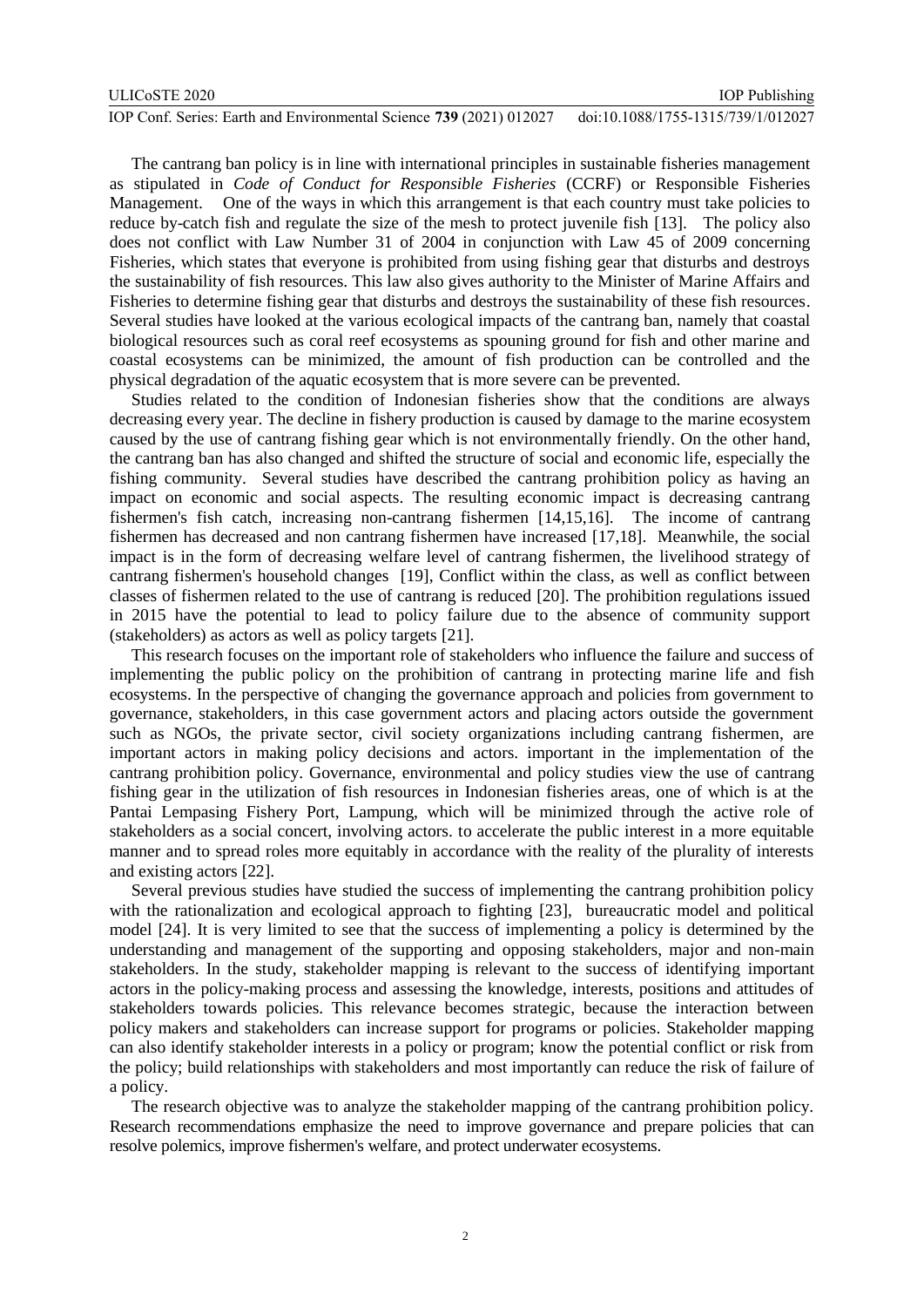## **2. Methods**

The research was conducted at the Lempasing Beach Fishing Port, Bandar Lampung City, Indonesia in July-September 2019. The survey technique (mapping) was carried out on groups related to cantrang policy. Qualitative techniques are used to analyze data and information obtained in research. Data collection was carried out through interviews, observation, and documentation study. Interviews were conducted with 28 stakeholder groups consisting of: elements of government, NGOs, business actors, community groups [25]. The collected data is then reviewed using stakeholder mapping techniques. This technique identifies key stakeholders and stakeholder relationships in the success of the policy implementation process through a Power versus Interest Grid Analysis to determine interventions and steps to be taken on mapped stakeholders.

Power versus interest grid analysis explains the success of the implementation of the cantrang prohibition policy from the processes that influence each other [26]:

#### (a). Mapping of Power and Interest

Power Power is the potential for stakeholders to influence policies or organizations that come from power based on their position or resources in the organization, or perhaps their influence comes from their credibility as a leader or expert. Meanwhile, a stakeholder's interest in a particular policy or project will be measured by its level of activity.



**Figure 1.** Bryson, Matrix of Stakeholder Role Analysis

Consists of:

- A. Crowd (weak in power and interest).
- B. Contest setters (own the power, but only possess little direct interest).
- C. Subjects are stakeholders who have interest but with little power.
- D. Player is a stakeholder who has power and interest significantly.

### (b). Stakeholder intervention

After mapping the power and interests of each stakeholder, the important thing to do is determine the interventions and steps that need to be taken for the stakeholders that have been successfully mapped, namely: Stakeholders in the sector A (Crowd) carried out monitor; Stakeholders in the sector B (Contest setters ) known and in data; Stakeholders in the sector C (subject) in the field and stakeholders in the sector D (Player), must be managed properly.

### **3. Result and Discussion**

### *3.1. Study site conditions*

The Office of Fisheries and Marine Affairs in Lampung Province in 2018 stated, cantrang is widely used in the coastal area of Lampung Bay. Administratively, Lampung Bay is scattered in Bandar Lampung City, Pesawaran District, and South Lampung Regency. The area of the waters in this area is 161,178 ha, a place to live and a source of livelihood for fishermen and fish cultivators. It was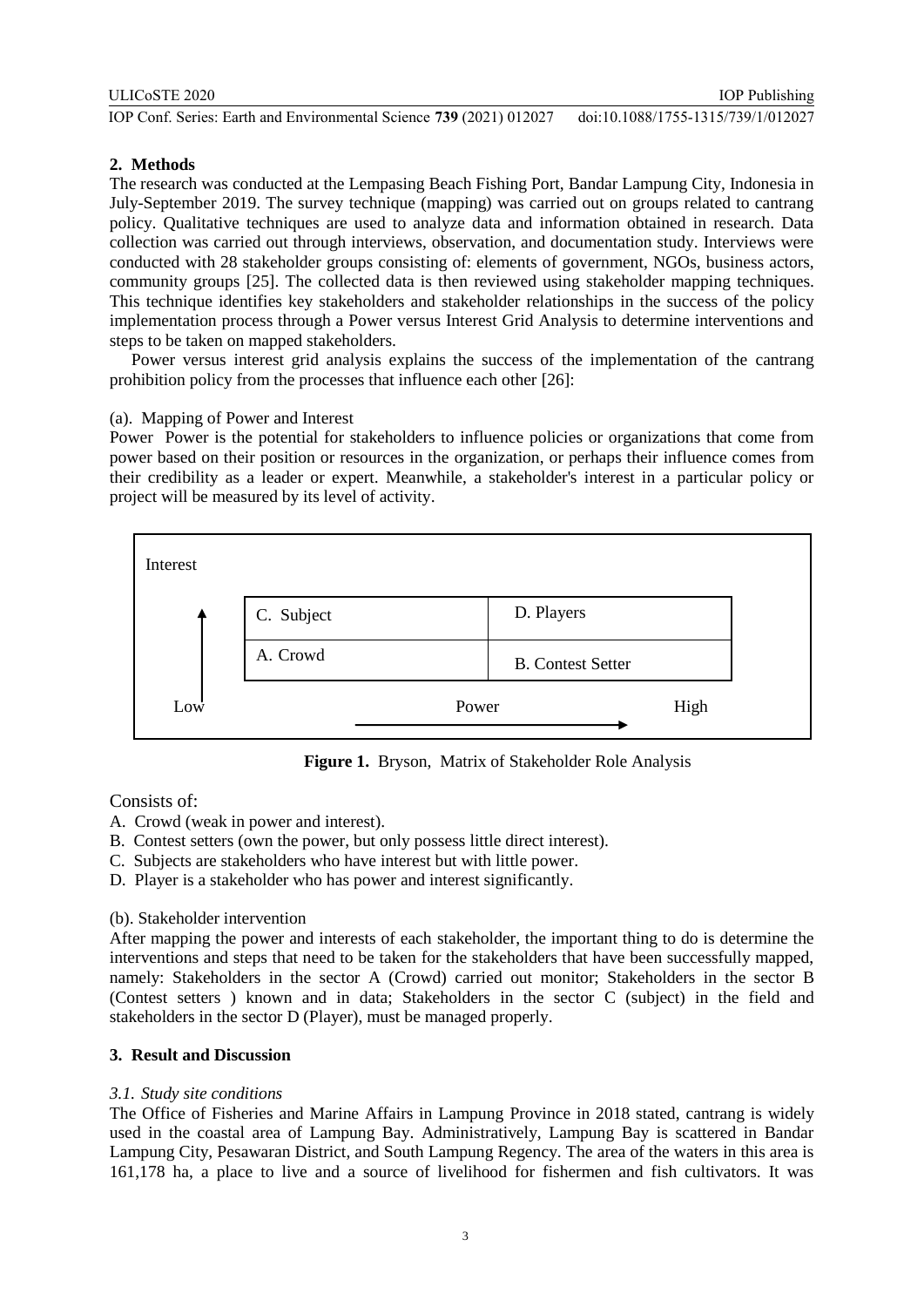recorded that there were 2,336 fishery households (RTP) in 2017 and 3,653 FHs with the highest number of FHs in South Lampung Regency. Fishing boats operating in Lampung Bay are close to 2,500 units, with various types and sizes of boats, both motorized and non-motorized. In 2019, the cantrang ships operating around Lampung Bay are under 30 GT with a total of 28 units [27].

#### *3.2.Identification of stakeholders*

The first step in identifying problems and needs is a stakeholder analysis. Stakeholders are those who are directly or indirectly involved in determining what a program needs to achieve and how to achieve it. The category of stakeholders as actors in the cantrang prohibition policy consists of several components as shown in table 1.

| <b>Strong Support</b><br>Ministry of<br>Nature Conservation,<br>Very strong<br>Pass the cantrang ban<br>Government<br><b>Maritime Affairs</b><br>especially marine life<br>Apparatus and<br>using policy<br>policy |        |                  | Resource | Influence | Action                  |
|--------------------------------------------------------------------------------------------------------------------------------------------------------------------------------------------------------------------|--------|------------------|----------|-----------|-------------------------|
|                                                                                                                                                                                                                    |        |                  |          |           |                         |
|                                                                                                                                                                                                                    |        |                  |          |           |                         |
|                                                                                                                                                                                                                    |        |                  |          |           |                         |
|                                                                                                                                                                                                                    | Policy | and Fisheries of |          |           |                         |
| the Republic of                                                                                                                                                                                                    |        |                  |          |           |                         |
| Indonesia                                                                                                                                                                                                          |        |                  |          |           |                         |
| Very influential<br>Provincial /<br>Maintain the marine<br>Government<br>Implement policies                                                                                                                        |        |                  |          |           |                         |
| Regency / City<br>(extension of<br>ecosystem according<br>Apparatus and                                                                                                                                            |        |                  |          |           |                         |
| Department of<br>to the direction of the<br>Policy<br>Central                                                                                                                                                      |        |                  |          |           |                         |
| Marine and<br>central government<br>Government                                                                                                                                                                     |        |                  |          |           |                         |
| Fisheries<br>policy)                                                                                                                                                                                               |        |                  |          |           |                         |
| Provision of<br>Very influential<br>Technical<br>Fisheries economic<br>Forward policy                                                                                                                              |        |                  |          |           |                         |
| facilities and<br>(welfare of<br>Implementation<br>development                                                                                                                                                     |        |                  |          |           |                         |
| fisheries and<br>Unit<br>infrastructure for                                                                                                                                                                        |        |                  |          |           |                         |
| <b>Fish Landing Base</b><br>fishermen and<br>fishermen                                                                                                                                                             |        |                  |          |           |                         |
| <b>Fish Auction Place</b><br>fisheries business<br>businesses)                                                                                                                                                     |        |                  |          |           |                         |
| actors                                                                                                                                                                                                             |        |                  |          |           |                         |
| Improve fishermen<br><b>Fisheries</b><br>Improve the economy<br>Affects the level<br>Capital capital                                                                                                               |        |                  |          |           |                         |
| welfare efforts<br>of fishermen's<br>Cooperative                                                                                                                                                                   |        |                  |          |           |                         |
| capital                                                                                                                                                                                                            |        |                  |          |           |                         |
| Field supervision<br>Relations with the<br>High, Make a<br>Accept it, because it<br>Community                                                                                                                      |        |                  |          |           |                         |
| with the community<br>directly monitors the<br><b>Fisheries</b><br>community and<br>report aimed at                                                                                                                |        |                  |          |           |                         |
| in responsible<br>the Provincial<br>state of the sea coast<br>Resources<br>government                                                                                                                              |        |                  |          |           |                         |
| and District or<br><b>Monitoring Group</b><br>fisheries management                                                                                                                                                 |        |                  |          |           |                         |
| (POKMASWAS)<br><b>City DKP</b>                                                                                                                                                                                     |        |                  |          |           |                         |
| Water police<br>Maintain maritime<br>Water police<br>Accepting, preventing<br>High                                                                                                                                 |        |                  |          |           |                         |
| members, Patrol<br>security, smuggling<br>security, law                                                                                                                                                            |        |                  |          |           |                         |
| enforcement and<br><b>Boats</b>                                                                                                                                                                                    |        |                  |          |           |                         |
| guidance                                                                                                                                                                                                           |        |                  |          |           |                         |
| High skill in<br>Non Cantrang<br>Obtain fish catch as<br>Low                                                                                                                                                       |        |                  |          |           | Accept, the maintained  |
| Traditional<br>an economic source<br>fishing                                                                                                                                                                       |        |                  |          |           | ecosystem supports the  |
| fishermen's economy<br>Fishermen                                                                                                                                                                                   |        |                  |          |           |                         |
| Catch the maximum<br>Modern fishing<br>Low interest<br>Large Non                                                                                                                                                   |        |                  |          |           | Accepting policies, pro |
| Cantrang<br>number of fish for<br>gear with high<br>and supportive                                                                                                                                                 |        |                  |          |           |                         |
| Fishermen<br>maximum profit<br>quality<br>stakeholders                                                                                                                                                             |        |                  |          |           |                         |
| Association of<br>Member<br>Accept, this policy can<br>Addressing the issue<br>Strong                                                                                                                              |        |                  |          |           |                         |
| <b>Indonesian Shells</b><br>of environmental<br>performance in<br>influence,<br>preserve the                                                                                                                       |        |                  |          |           |                         |
| and Ornamental<br>conservation<br>environmental<br>strong interest<br>environment                                                                                                                                  |        |                  |          |           |                         |
| <b>Fish Corals</b><br>preservation<br>violations, especially<br>(especially corals,                                                                                                                                |        |                  |          |           |                         |
| shellfish and<br>coral, shellfish and<br>activities                                                                                                                                                                |        |                  |          |           |                         |
| ornamental fish<br>ornamental fish)                                                                                                                                                                                |        |                  |          |           |                         |
| Maritime and<br>High, Adding<br>To train fishermen<br>Skill trainer<br>Contribute to the                                                                                                                           |        |                  |          |           |                         |
| who lack skills in the<br>Knowledge to<br>Fisheries<br>sustainability of the                                                                                                                                       |        |                  |          |           |                         |

**Table 1**. Matrix of Stakeholders Interests, Resources and Influence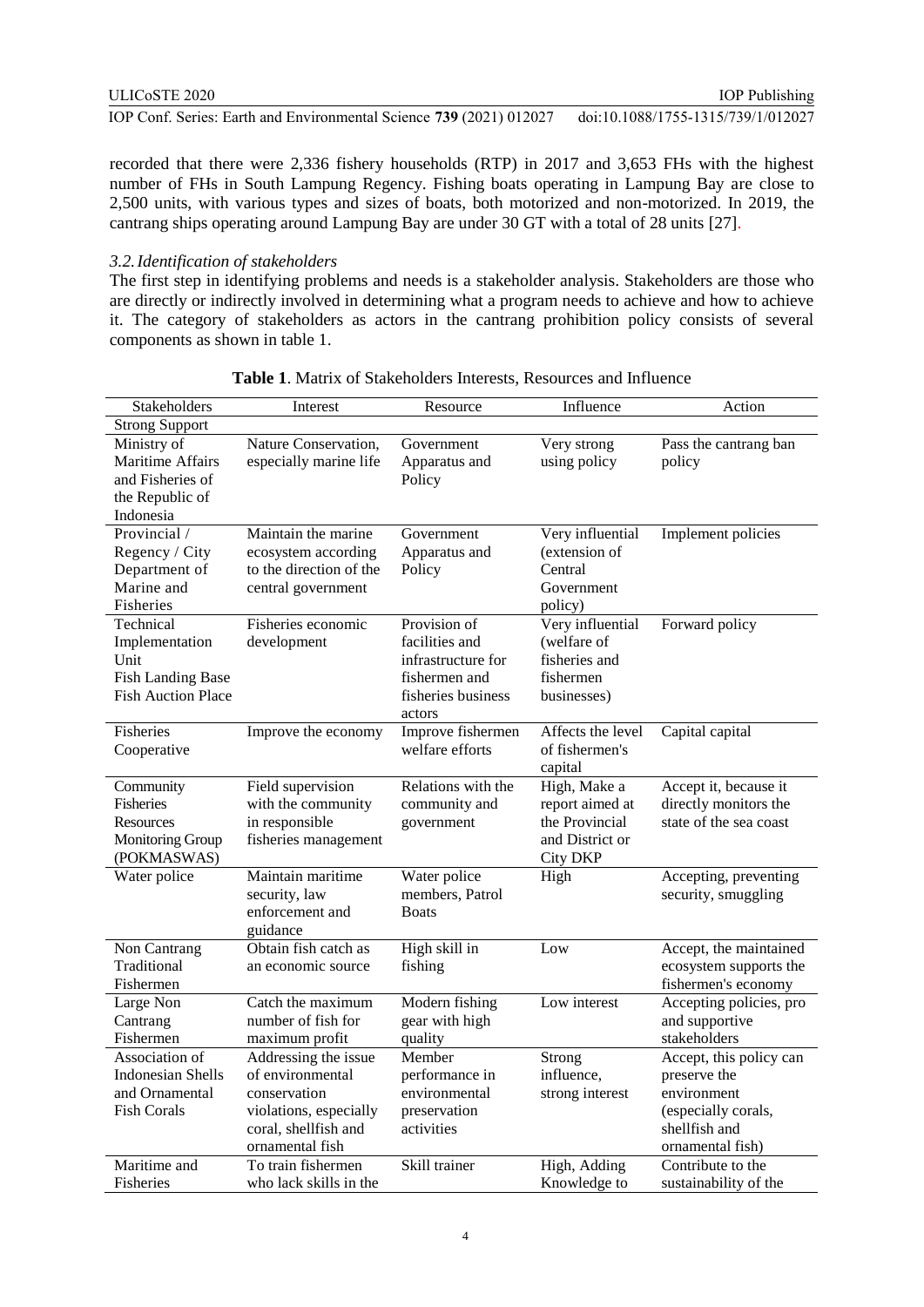IOP Publishing

IOP Conf. Series: Earth and Environmental Science **739** (2021) 012027 doi:10.1088/1755-1315/739/1/012027

| Independent<br><b>Training Center</b>                              | marine ecosystem                                                                                       |                                                                                                | Fishermen                                                | fishermen                                                                                       |
|--------------------------------------------------------------------|--------------------------------------------------------------------------------------------------------|------------------------------------------------------------------------------------------------|----------------------------------------------------------|-------------------------------------------------------------------------------------------------|
| <b>Strong Repellent</b>                                            |                                                                                                        |                                                                                                |                                                          |                                                                                                 |
| Perum Perikanan<br>Indonesia                                       | Expanding<br>cultivation, fishing to<br>processing and<br>trading of fish and<br>other marine products | Maritime<br>education and<br>tourism service<br>business                                       | High                                                     | Refusing, the<br>fishermen's catch<br>decreases, the fish<br>processing and trade<br>is reduced |
| <b>Fish Processing</b><br>Industry                                 | Processing fish into<br>processed fish that<br>have a high selling<br>price                            | Adequate<br>production tools                                                                   | High influence                                           | Refuse, with the<br>prohibition of<br>cantrang because it<br>reduces income                     |
| Small Traders /<br>Collector<br>Fishermen                          | Collect fishermen's<br>catch to be resold to<br>distributors, markets<br>or consumers                  | Become a<br>mainstay for<br>distributors,<br>markets,<br>consumers to<br>buy marine<br>catches | High interest, less<br>strength                          | Refuse, continue to<br>support fishermen by<br>using cantrang for<br>optimal catch              |
| Dasa Wisma                                                         | Selling produce;<br>catch of fish to meet<br>economic needs.                                           | Own the ability<br>to manage fish<br>into high value<br>processed fish.                        | Neutral to policy                                        | Refusing for the sake<br>of supplying fish                                                      |
| Sort Labor                                                         | Sorting out between<br>small and large fish<br>catches                                                 | Able to become<br>professionals in<br>catch fisheries<br>separation.                           | Less Influential                                         | Refuse the cantrang<br>policy.                                                                  |
| Ship Service                                                       | Maintain employee<br>income for a living                                                               | Individual skills                                                                              | Low                                                      | Refused because it<br>hurt the ship<br>workshop                                                 |
| Subscription or<br>Skipper                                         | Get as many fish as<br>you can to make a<br>profit                                                     | Possess the<br>power to fish<br>with wealth.                                                   | High                                                     | Refuse, because it is<br>considered<br>detrimental to<br>personal gain                          |
| <b>Grocery Store</b><br>Owner                                      | Their welfare is<br>reduced by the<br>presence of cantrang                                             | Provide<br>groceries                                                                           | Low                                                      | Refused because it<br>was detrimental to<br>shop income                                         |
| Coordinating<br>Ministry for<br>Maritime Affairs<br>and Investment | Stabilizing<br>investment                                                                              | Apparatus and<br>policy                                                                        | Strong influence<br>strong interest                      | Refuse, disturb<br>investors / fish<br>entrepreneurs to<br>invest                               |
| Village<br>Administration                                          | Receive and serve the<br>Cantrang fishing<br>community                                                 | Village<br>apparatus                                                                           | Netral                                                   | Carry out the rules                                                                             |
| Kapa's men;                                                        | Maintain employee<br>income for a living                                                               | Employees                                                                                      | As a tool for the<br>operation of cantrang<br>activities | Refuse, it is<br>detrimental to the<br>crew members so that<br>there is no deposit              |

Based on stakeholder mapping, the stakeholders play different roles. Based on the stakeholder mapping matrix, the stakeholder classification consists of main stakeholders and supporting stakeholders. The main stakeholders, are those who are directly affected by the positive or negative impact of the cantrang prohibition policy, among others, fishermen of the cantrang, the Indonesian Fishermen Association. Bakul / Collector Fishermen, Sorting Workers, Ship Service, Crew, Subscribers / Skippers, Non Cantrang Traditional Fishermen, Non Cantrang Large Fishermen, Satpol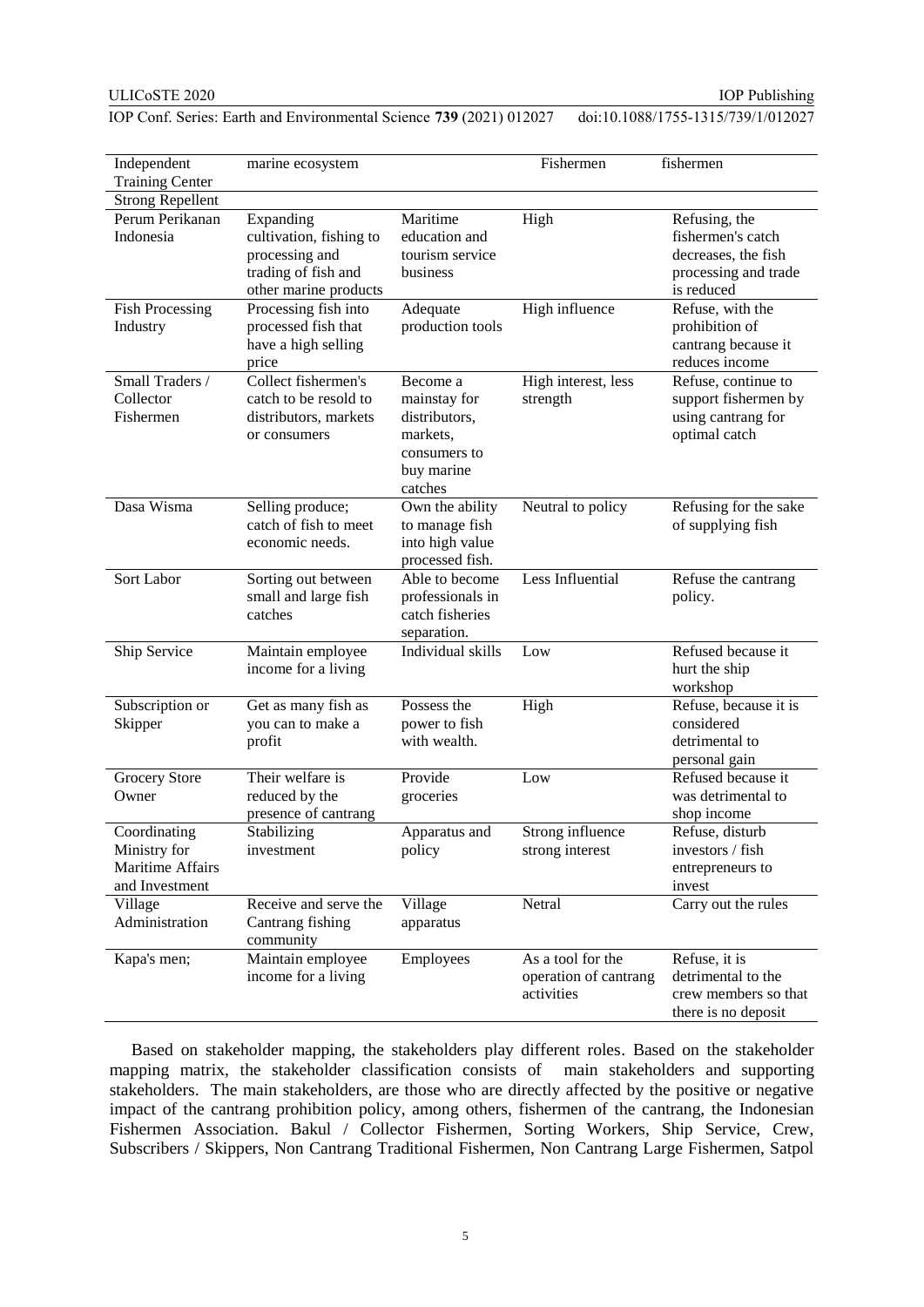Air, RI Ministry of Marine Affairs and Fisheries, Provincial Marine and Fisheries Service (DKP), Marine and Fisheries Service ( DKP) Regency / City.

Supporting stakeholders, are the intermediaries in helping the process of the implementation of the cantrang prohibition policy. Among them, the fish processing industry, Dasa guesthouse, owner of grocery stores, the Coordinating Ministry for Maritime Affairs and Investment, Village Administration, Fisheries Cooperatives, Indonesian Shells and Ornamental Fish Coral Association, Marine and Fisheries Independent Training Center, UPT (Technical Implementation Unit) PPI (Landing Base Fish) and TPI (Fish Auction Place), POKMASWAS for Fishery Resources.

*3.3. Analisys mapping stakeholder* 

| <b>C. SUBJECT</b>             | <b>D. PLAYERS</b>                       |
|-------------------------------|-----------------------------------------|
| Non Cantrang traditional      | Fisherman entrepreneur association      |
| fishermen                     | Cantrang fishermen                      |
| Great fisherman non cantrang  | hawkers / collectors fishermen          |
| Fishery cooperative           | Sort worker                             |
| the crew                      | Subscription / skipper                  |
| Dasa Wisma                    | Marine and Fisheries Ministry           |
| Fish processing industry      | Association of Indonesian shellfish and |
| Fishery cooperative           | ornamental fish                         |
| Village government            | <b>UPT PPI &amp; TPI</b>                |
| The coordinating ministry for | POKMASWAS fishery resources<br>٠        |
| maritime and investment       |                                         |
| A. CROWD                      | <b>B. CONTEST SETTERS</b>               |
| Grocery store owner           | Provincial marine fisheries office      |
| Desa wisma                    | Regency marine fisheries office         |
| <b>Water Police</b>           | Legislative                             |
| Marine and fisheries          | Great entrepreneur                      |
| independent training center   |                                         |
| <b>POWER</b><br>Low           | High                                    |

**Figure 2.** Matrix for Analysis of the Roles of Stakeholders in the Cantrang Prohibition Policy

Stakeholders in the sector A (crowd) do not have high interest in institutional decisions, also low power to influence and have a big impact. however, the organization should still keep these groups informed within the necessary limits, but not necessarily invest too much into them. The recommendations made for them include:

- a. Provide understanding and direction on the importance of protecting marine ecosystems for the realization of sustainable development.
- b. Providing socialization of policies to replace cantrang fishing gear
- c. Helping to maintain the marine ecosystem so that the quality of the fishermen's catch is maximized.

Stakeholders in Sector B (contest setters) have a high interest in responding to all organizational decisions even though they actually do not have much power to influence. These stakeholders can be used as allies in supporting the cantrang prohibition policy. It is therefore important to inform them of the issues they are interested in. The recommendations made for them include:

a. The right information so that stakeholders remain neutral with the news

b. The fishermen's welfare policy, including the crew

c. Distribution of aid funds.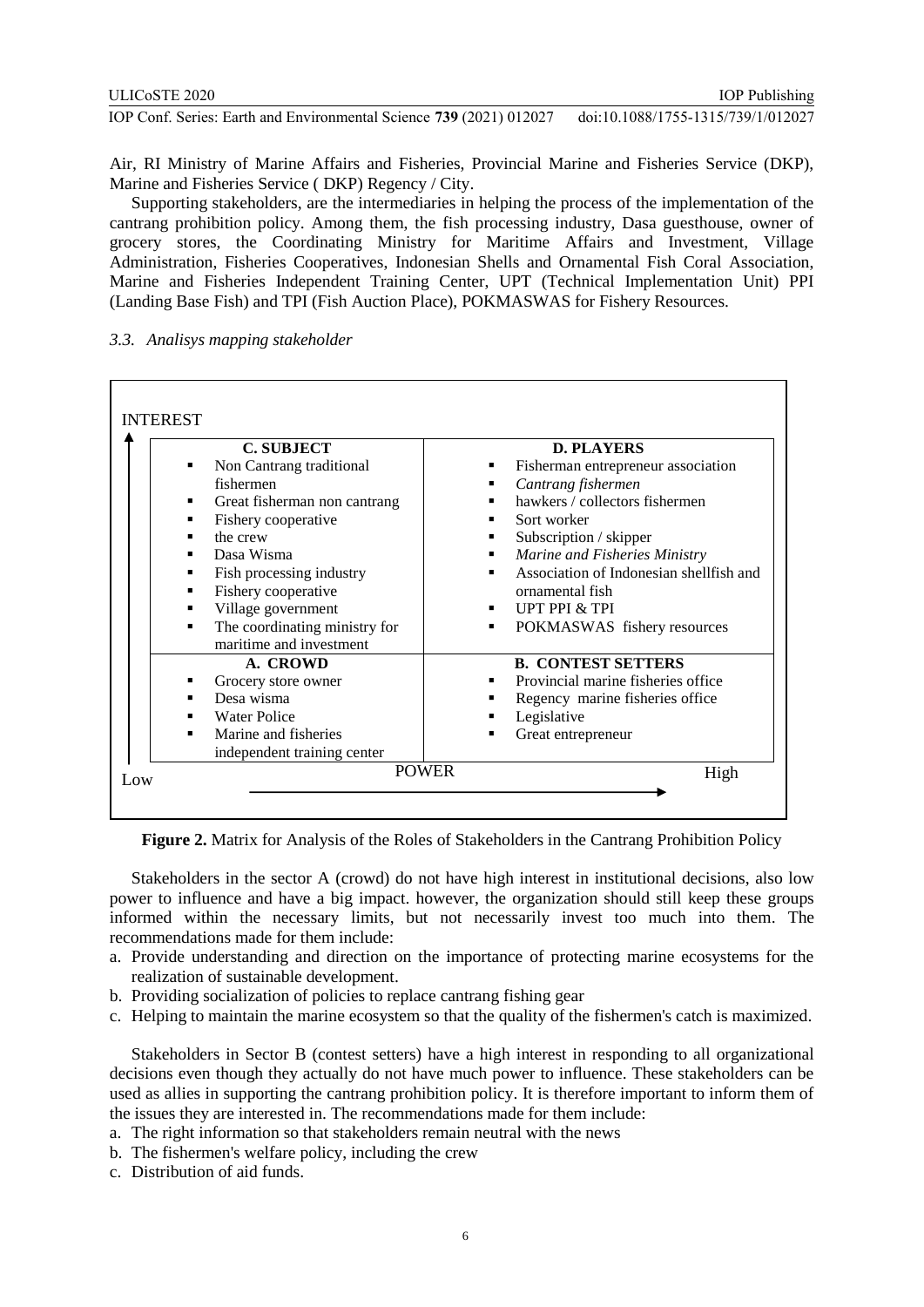- d. Field simulation and monitoring.
- e. During the extended period of the moratorium, together with the local government prepared a social protection scheme for the ABK and their families who could be potentially affected.

Stakeholders in sector C are usually investors or legislators. They behave passively and show a low interest in public affairs. In dealing with this type of stakeholder it is necessary to analyze the potential interests and reactions of these groups in all important developments in the organization, and to engage them according to their interests. The recommendations made for them include:

- a. Maintain the stability of Indonesian seafood prices
- b. Provides easy access to using a cantrang replacement tool
- c. Guarantee the welfare of fishermen cantrang
- d. Providing fishing gear assistance according to the needs of cantrang fishermen.
- e. Provide recommendations for environmentally friendly fishing gear, so as not to damage the marine ecosystem
- f. Facilitating capital assistance related to the replacement of fishing gear for cantrang by cooperating with the banking sector.
- g. Providing compensation to overcome economic impacts in the short term, especially for cantrang fishermen.

The most important stakeholders who are in sector D as key players must be involved in all organizational developments. The recommendations made for them include:

- a. Provide recommendations for environmentally friendly fishing gear
- b. Facilitating assistance for capital equipment related to replacement of cantrang fishing gear, the government and maritime coordinators and investment must continue to invest even though fishermen do not use cantrang fishing gear.
- c. Conducting a comprehensive ecological study related to the environmental impact due to the operation of cantrang fishing gear.
- d. Support the development of fishery cooperatives (fishermen) in order to improve fishermen's welfare.
- e. Ensure protection of fishing areas for traditional fishermen from fishing gear conflicts through recognition of traditional fisherman management areas in zoning plans in every coastal province and regency / city.
- f. There needs to be guidance / training for traditional fishermen so that they can use the correct techniques so that the catch can be maximized.

The interesting finding of this study is that success in responding to problems or issues depends on the understanding of stakeholders and their respective interests. Mapping and stakeholder analysis techniques can help frame problems or policy issues to be resolved through techniques that are rational, politically acceptable, can protect the underwater ecosystem and the environment and can advance the general welfare of fishermen.

#### **4. Conclusions**

Some steps to minimize polemic and protect the environment include: (a) The government and fishermen are sitting together, determining environmentally friendly fishing gear on the one hand, but also have an impact on the welfare of cantrang fishermen; (b) In collaboration with tertiary institutions to conduct research and ecological studies and the impact of cantrang devices on ecological sustainability; (c) Building conflict management while endeavoring to provide special protection for traditional fishermen.

#### **Acknowledgments**

The author expresses his gratitude and appreciation to the Head of the Lampung Province Fisheries and Marine Services, the Head of the Lempasing Beach Fishery Port in Bandar Lampung City, and all parties who have facilitated the implementation of this research.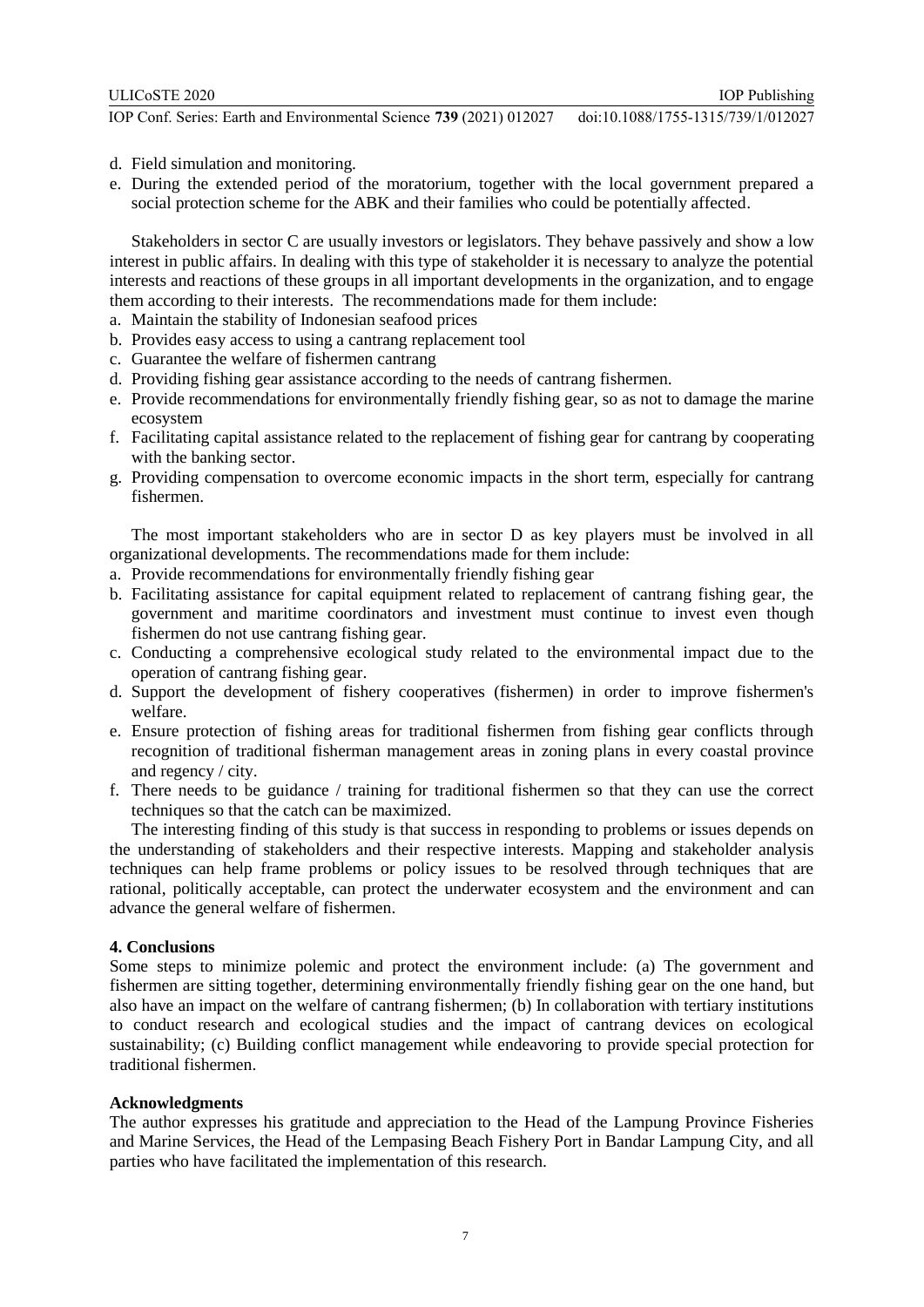#### **References**

- [1] Sepri and Slamet B P 2019 Kajian Penggunaan Alat Penangkap Ikan Cantrang di Wilayah Pengelolaan Perikanan Republik Indonesia *J. Airaha* **8 (2)** 148–160.
- [2] Brata N and Pramono D 2020 Relationship of Illegal Fishing Activities and Sea Resources Conservation Strategies in *Proceedings of the 1st International Conference on Environment and Sustainability Issues,*.
- [3] Hardian D, Febryano I G Supono S, Damai A A and Winarno G D 2020 Pelarangan Cantrang: Strategi Pengembangan Keberlanjutan Sumberdaya Ikan Di Teluk Lampung *J. Tropical Marine Science* **3(1)** 21–27.
- [4] Nurhasanah and Hakim L 2016 Cantrang : Problem and Solution (Cantrang : Masalah dan Solusinya) *Seminar Nasional Riset Inovatif* **4** 216–225.
- [5] FAO 2009 "The code of conduct for responsible fisheries and indigenous peoples: an operational guide". Rome Italy: Gender, Equity and Rural Employment Division Economic and Social Development Department Food and Agriculture Organization of the United Nations
- [6] Peraturan Menteri Kelautan Dan Perikanan Republik Indonesia Nomor 2/PERMEN- KP/2015 Tentang Larangan Penggunaan Alat Penangkapan Ikan Pukat Hela (Trawls) dan Pukat Tarik (Seine Nets) di Wilayah Pengelolaan Perikanan Negara Republik Indonesia.
- [7] Kismartini A B and Nugroho A 2019 Cantrang Polemic : Will It End? Advances in Social Science, Education and Humanities Research **366** 2010–2013.
- [8] Yuyun S, Rudianto S D and Miftachul M 2017 Perception of Cantrang Fishermen to the Minister of Marine and Fishery Regulation Number 2 / 2015 Journal of Economic and Social of Fisheries and Marine **05 (01)** 104–115.
- [9] Mulya 2019 Dilematika Kebijakan Kapal Cantrang di Wilayah Pantura Jawa Tengah *Dinamika Jurnal* **1(1)** 40–45.
- [10] Rilus A K 2007 Konflik-Konflik Sumberdaya Alam di Kalangan Nelayan di Indonesia *Sodality J Transdisiplin Sosiologi, Komunikasi dan Ekologi Manusia* **1 (1)** 87–104.
- [11] Amir M, Arif Sdan Rilus A K 2016 Teritorialisasi dan Konflik Nelayan di Taman Nasional Bali Barat ( Territorialization and Fisher's Conflict at The National Parks of West Bali) Jurnal *Sosek KP* **11 (1)** 45–54.
- [12] Dinas Perikanan dan Kelautan Propinsi Lampung dan BPS Propinsi Lampung, 2018, Statistik Perikanan [Statistics of Fisheries] di Propinsi Lampung.
- [13] FAO [Food and Agriculture 2016, 2019, Illegal, Unreported, and Unregulated Fishing, *http://www.fao.org/3/a-i6069e.pdf ((Accessed on 18th September 2019)*. .
- [14] Zamroni A 2015 Socio-economics status and adaptations of purse seine fishermen in Bali coastal village, Indonesia *Int. J. Mar. Sci.* **5**, 20 p. 1–16.
- [15] Yapanani E, Solichin A and Wibowo B A 2013 Kajian Hasil Tangkapan Dan Tingkat Kesejahteraan Nelayan Di Desa Aromarea Distrik Kosiwo, Kabupaten Sarui Kepulawan Yapen, Papua *Manag. Aquat. Resour. J.* **2 (3)** 197–202.
- [16] Nurhayati A 2012 Analisis Kebijakan Pemerintah Daerah dalam Mendukung Tingkat Keberlanjutan Sumberdaya Perikanan (Studi Kasus di Kawasan Pangandaran, Kabupaten Ciamis) *J. Kebijak. Sos. Ekon. Kelaut. dan Perikan.* **2 (2)** 163.
- [17] Sudarmo A P, Baskoro M S, Wiryawan B, Wiyono E S and Monintja D R 2015 Social Economics Characteristics Of Coastal Small-Scale Fisheries In Tegal City Indonesia *Int. J. Sci. Technol. Res.* **4 (1)** 85–88.
- [18] Ermawati N dan and Zuliyati 2015 Dampak Sosial dan Ekonomi Atas Peraturan Menteri Kelautan dan Perikanan No. 2/PERMEN-KP/2015 (Studi Kasus Kecamatan Juwana Kabupaten Pati) *Pros. Kaji. Multi Disiplin Ilmu untuk Mewujudkan Poros Marit. dalam Pembang. Ekon. Berbas. Kesejaht. Rakyat* **1** 978–979.
- [19] Helmi A and Satria A 2012 Fisher ' s Adaptation Strategies to Ecological Changes Abstract *Makara Sos. Hum.* **16 (1)** 68–78.
- [20] Annisa L, Satria A and A Kinseng R 2009 Konflik Nelayan Di Jawa Timur : Studi Kasus Perubahan Struktur Agraria dan Diferensiasi Kesejahteraan Komunitas Pekebun di Lebak, Banten *Sodality J. Sosiol. Pedesaan* **3 (1)** 113–124.